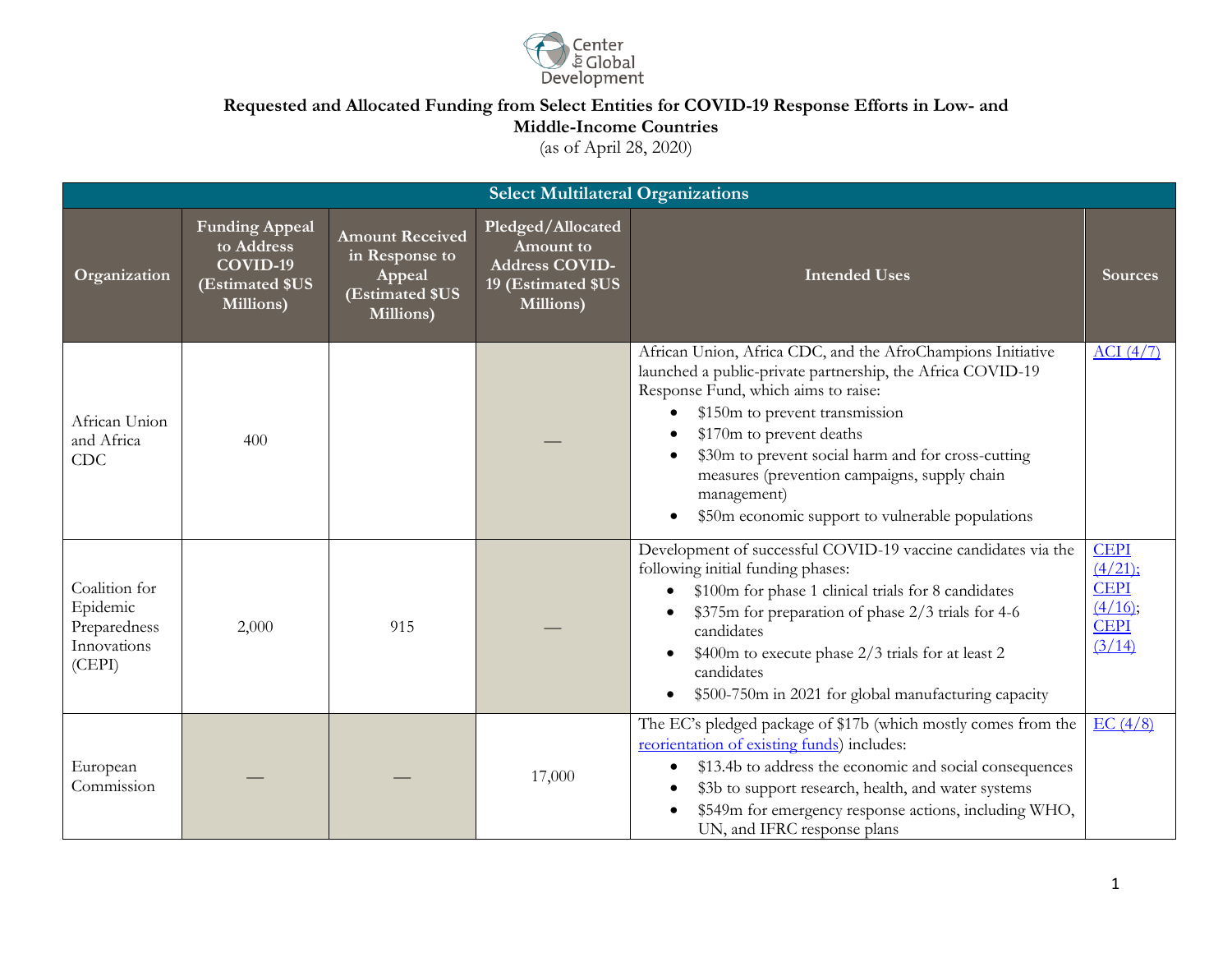

| European<br>Commission-<br>Led Joint Call<br>for Action | 8,000 |     | The EU will lead a worldwide pledging effort, in collaboration<br>with partner organizations, starting on 5/4 to raise \$8b in initial<br>funding for the development and deployment of diagnostics,<br>treatments, and vaccines across key areas:<br>\$1.25b for WHO to support vulnerable countries<br>$\bullet$<br>\$3b for R&D of vaccines (\$2bn), plus seed funding for<br>manufacturing and deployment (\$1bn)<br>\$2.25b for R&D on therapeutics, plus seed funding for<br>manufacturing and deployment<br>\$0.75b for R&D on diagnostics, plus seed funding for<br>manufacturing and deployment<br>\$0.75b to stockpile essential PPE and vaccines<br>The \$200m includes country reallocations of up to 10% of health | EC(4/24)<br>Gavi         |
|---------------------------------------------------------|-------|-----|---------------------------------------------------------------------------------------------------------------------------------------------------------------------------------------------------------------------------------------------------------------------------------------------------------------------------------------------------------------------------------------------------------------------------------------------------------------------------------------------------------------------------------------------------------------------------------------------------------------------------------------------------------------------------------------------------------------------------------|--------------------------|
| Gavi, the<br>Vaccine<br>Alliance                        |       | 200 | system strengthening grants to fill critical gaps, including:<br>Hygiene and infection control training and supplies for<br>health workers<br>Test kits and laboratory testing<br>Surveillance and contact tracing<br>Rapid response teams and case management<br>Social mobilization and communication<br>Gavi will also enable its Matching Fund to be rapidly deployed for<br>quick assistance from private sector partners to scale up funding<br>for proven technologies, from mass communications, to logistics,<br>to data and surveillance needs.<br>As of $4/24$ , nearly \$40m of the initial \$200m tranche has been<br>granted to 29 countries.                                                                     | (4/9);<br>Gavi<br>(3/21) |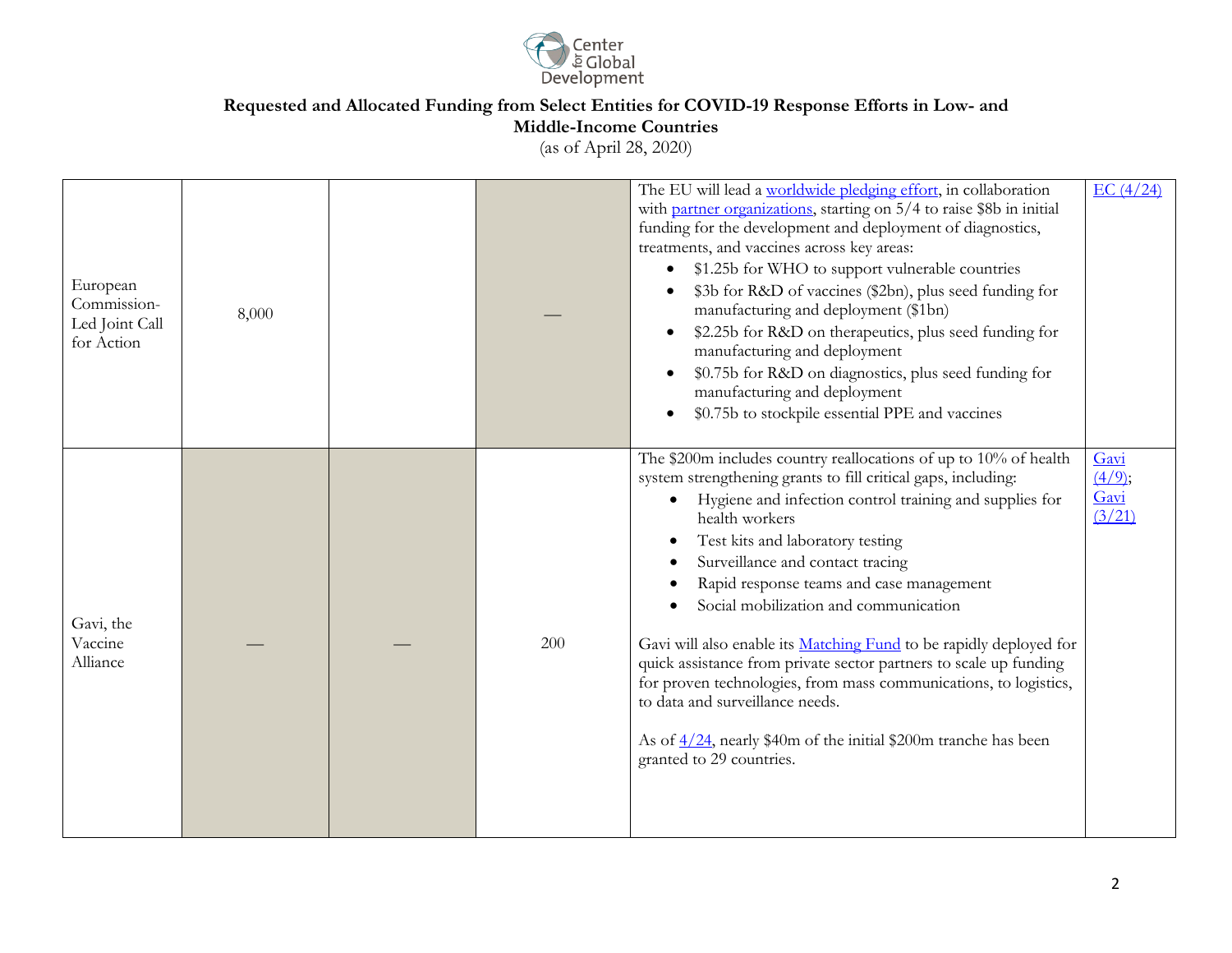

| Global Fund<br>to Fight<br>HIV/AIDS,<br>TB, & Malaria |       |     | 1,000 | The \$1b in available funding includes a COVID-19 Response<br>Mechanism, which authorizes funding of \$500m, in addition to<br>\$500m in grant flexibilities (up to 5% of approved grants) to<br>respond to COVID-19. Reallocations are generally for:<br>Health worker protection<br>Communication with affected communities<br>Maintenance of essential services<br>Supply chain coordination and early replenishment of<br>stocks<br>Disinfection of assets and waste management<br>As of $4/24$ , nearly \$97m of the available \$1b has been approved<br>for 66 countries and 5 regional grants.                                      | <b>GFATM</b><br>$(4/9)$ ;<br><b>GFATM</b><br>(3/4)                          |
|-------------------------------------------------------|-------|-----|-------|--------------------------------------------------------------------------------------------------------------------------------------------------------------------------------------------------------------------------------------------------------------------------------------------------------------------------------------------------------------------------------------------------------------------------------------------------------------------------------------------------------------------------------------------------------------------------------------------------------------------------------------------|-----------------------------------------------------------------------------|
| United<br>Nations                                     | 2,012 | 801 |       | Global Humanitarian Response Plan (GHRP) is a joint effort by<br>the Inter-Agency Standing Committee, including the UN, other<br>international organizations, and NGOs with a humanitarian<br>mandate. It seeks to support with a response to the direct public<br>health and indirect immediate humanitarian consequences of the<br>pandemic. The breakdown of financial requirements includes:<br>\$450m for WHO<br>٠<br>\$405m for UNICEF<br>\$350m for WFP<br>\$255m for UNHCR<br>\$120m for UNFPA<br>\$120m for UNDP<br>\$110m for FAO<br>\$100m for IOM<br>\$2m for UN-Habitat<br>\$100m earmarked for country-specific NGO response | <b>OCHA</b><br><b>FTS</b><br>(4/28);<br><b>CERF</b><br>(3/25);<br>UN (3/25) |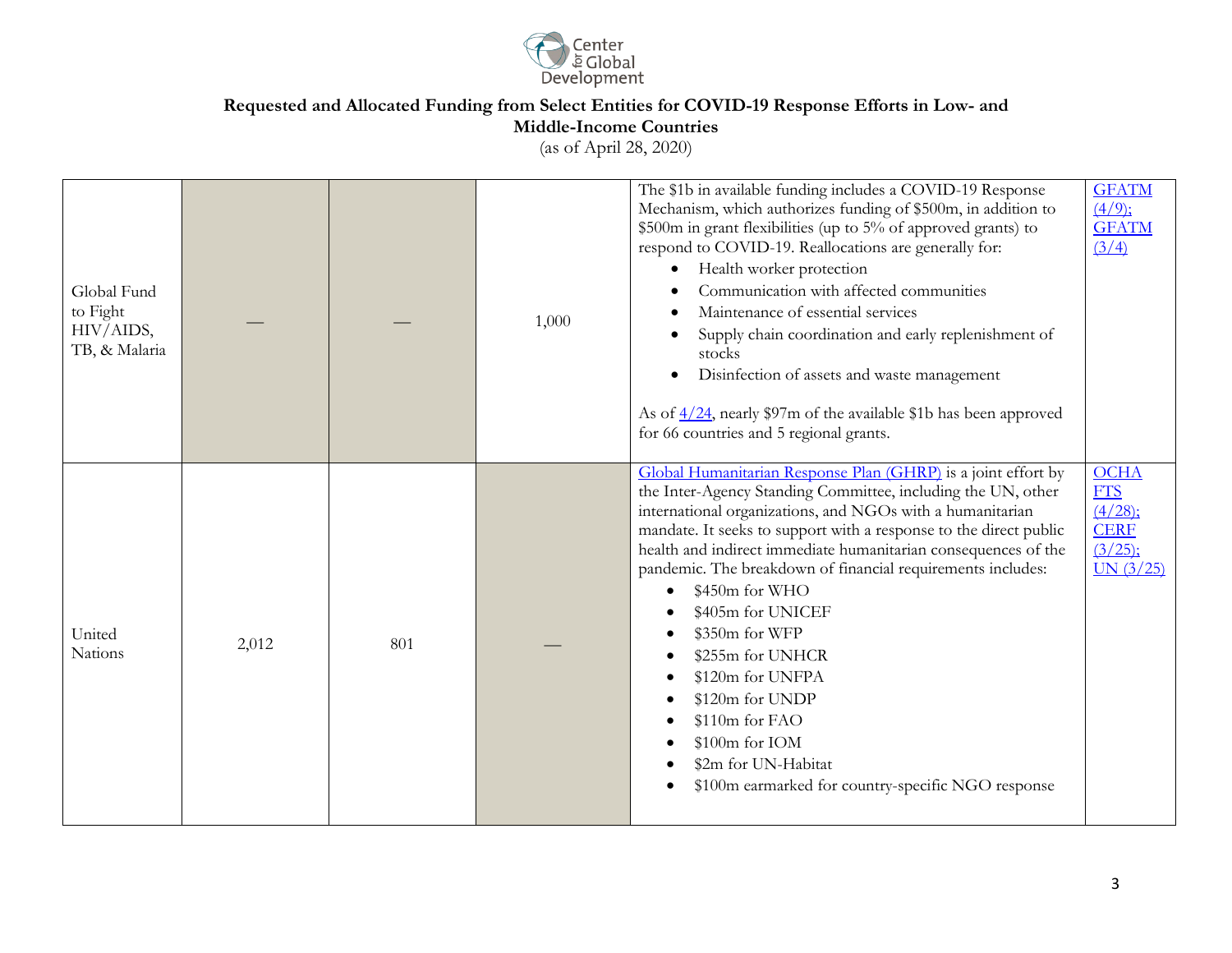

| United<br>Nations                                                                           | 1,000 | 33 (13 received<br>plus 20 pledged)    | COVID-19 Response and Recovery Fund is a UN inter-agency<br>mechanism established by the UN Secretary-General that will<br>require \$2b with \$1b in the first nine months of operation to help<br>support LMICs overcome the health and development crisis<br>caused by the pandemic and support those most vulnerable to<br>economic hardship and social disruption, and in particular, those<br>populations not included in the Global Humanitarian Appeal.                                                                                                  | <b>UNDP</b><br>(4/28);<br><b>UNDP</b><br>(4/24);<br>UN (3/31)               |
|---------------------------------------------------------------------------------------------|-------|----------------------------------------|-----------------------------------------------------------------------------------------------------------------------------------------------------------------------------------------------------------------------------------------------------------------------------------------------------------------------------------------------------------------------------------------------------------------------------------------------------------------------------------------------------------------------------------------------------------------|-----------------------------------------------------------------------------|
| WHO (in<br>partnership<br>with UN<br>Foundation<br>and Swiss<br>Philanthropy<br>Foundation) | 675   | 708 (406 received<br>plus 302 pledged) | WHO's Strategic Preparedness and Response Plan with an initial<br>request of \$675m (covering Feb-April 2020) has three main goals:<br>1. Coordinate across regions to assess, respond and mitigate<br>risks<br>2. Improve country preparedness and response<br>3. Accelerate research and development<br>The COVID-19 Solidarity Response Fund, which will also<br>support UNICEF, CEPI, and other partners, has raised \$209m to<br>date.<br>The Contingency Fund for Emergencies (CFE) has released \$9<br>million to support the most vulnerable countries. | <b>WHO</b><br>$(4/24)$ ;<br><b>WHO</b><br>$(4/3)$ ;<br><b>WHO</b><br>(3/23) |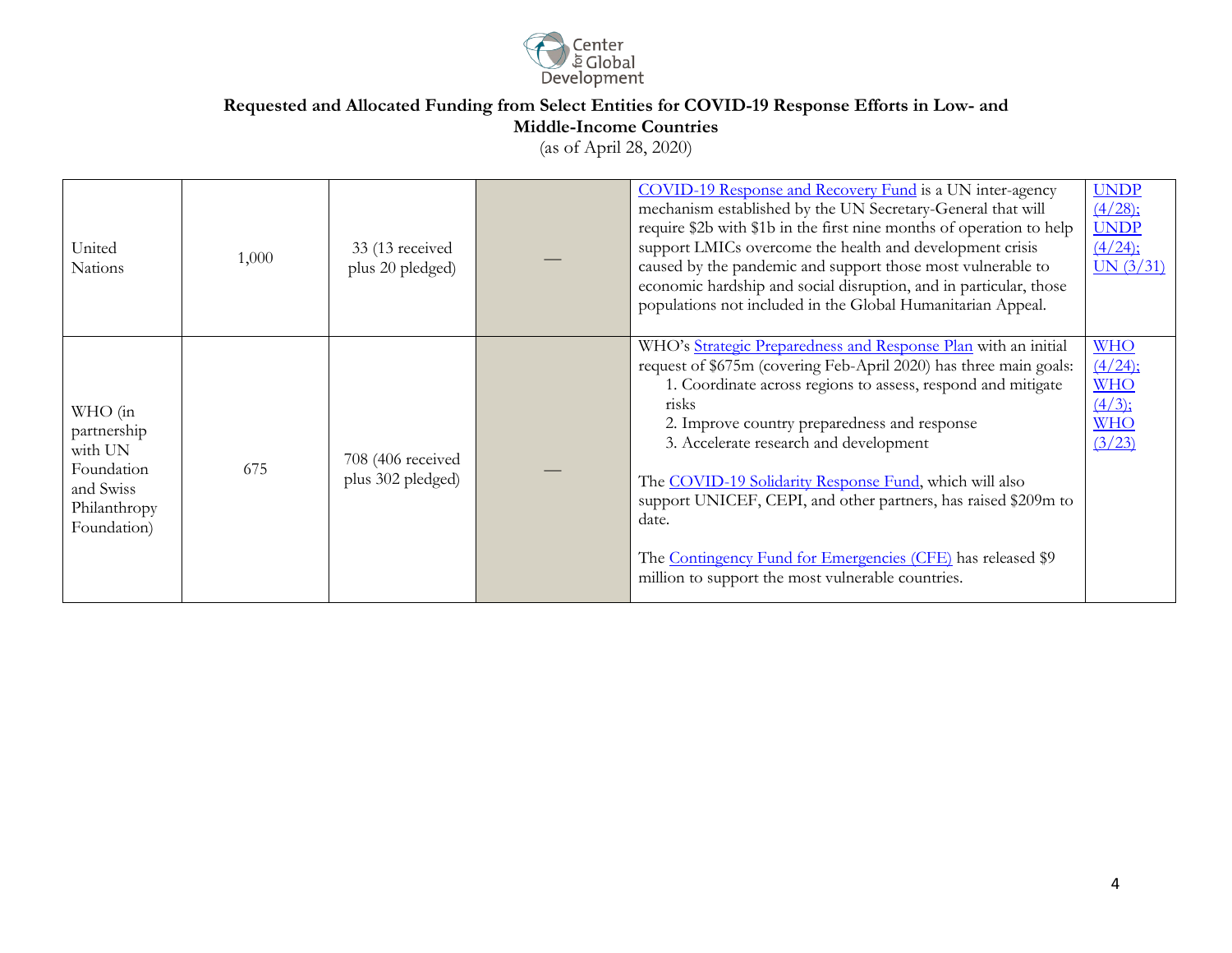

|                                                                               |                                                                                         |                                                                                    | <b>Select Foundations and Nonprofits</b>                                                           |                                                                                                                                                                                                                                                                                                                                                                                                                                                                                                     |                       |
|-------------------------------------------------------------------------------|-----------------------------------------------------------------------------------------|------------------------------------------------------------------------------------|----------------------------------------------------------------------------------------------------|-----------------------------------------------------------------------------------------------------------------------------------------------------------------------------------------------------------------------------------------------------------------------------------------------------------------------------------------------------------------------------------------------------------------------------------------------------------------------------------------------------|-----------------------|
| Organization                                                                  | <b>Funding Appeal</b><br>to Address<br>COVID-19<br>(Estimated \$US<br><b>Millions</b> ) | <b>Amount Received</b><br>in Response to<br>Appeal<br>(Estimated \$US<br>Millions) | Pledged/Allocated<br>Amount to<br><b>Address COVID-</b><br>19 (Estimated \$US<br><b>Millions</b> ) | <b>Intended Uses</b>                                                                                                                                                                                                                                                                                                                                                                                                                                                                                | Sources               |
| Bill & Melinda<br>Gates<br>Foundation                                         |                                                                                         |                                                                                    | 250                                                                                                | The Foundation's funding goes towards and includes:<br>\$50m through the COVID-19 Therapeutics Accelerator<br>to accelerate the development of vaccines, drugs and<br>diagnostics (see also below)<br>Strengthening the response in Africa and South Asia<br>Accelerating detection and containment of the virus<br>\$11m to WHO thus far                                                                                                                                                           | <b>BMGF</b><br>(4/15) |
| COVID-19<br>Therapeutics<br>Accelerator<br>(BMGF,<br>Wellcome,<br>Mastercard) |                                                                                         |                                                                                    | 125                                                                                                | Seed funding to identify, assess, develop, and scale-up treatments:<br>\$50m from BMGF<br>\$50m from Wellcome Trust<br>\$25m from Mastercard Impact Fund                                                                                                                                                                                                                                                                                                                                            | <b>BMGF</b><br>(3/10) |
| Wellcome<br>Trust                                                             | 8,000                                                                                   |                                                                                    |                                                                                                    | The funding request, called <b>COVID-Zero</b> , is aimed at the private<br>sector. \$8b will support organizations coordinating global R&D<br>response: CEPI, COVID-19 Therapeutics Accelerator,<br>Foundation for New Innovative Diagnostics, etc:<br>\$1b to fully fund WHO to support preparedness and<br>$\bullet$<br>emergency response<br>\$250m for regional surveillance and control efforts<br>\$2b to develop vaccines<br>\$1.5b to develop therapeutics<br>\$500m to develop diagnostics | Wellcome<br>(4/7)     |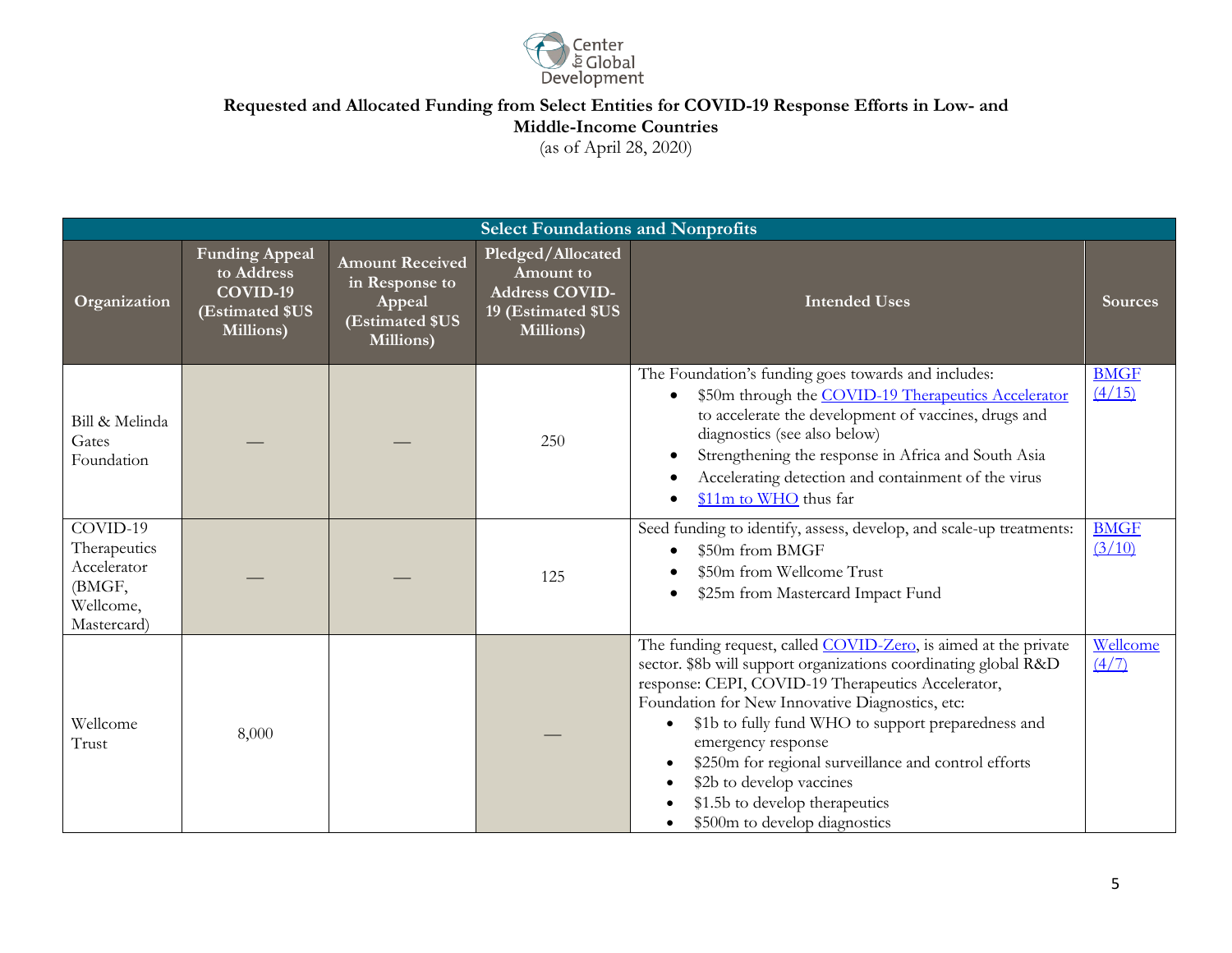

|  |  | \$1b for manufacturing and delivery of therapeutics and<br>diagnostics<br>\$1b to support manufacturing and delivery in low- and<br>middle-income countries<br>\$750m to stockpile COVID-19 vaccines and personal |
|--|--|-------------------------------------------------------------------------------------------------------------------------------------------------------------------------------------------------------------------|
|  |  | protective equipment                                                                                                                                                                                              |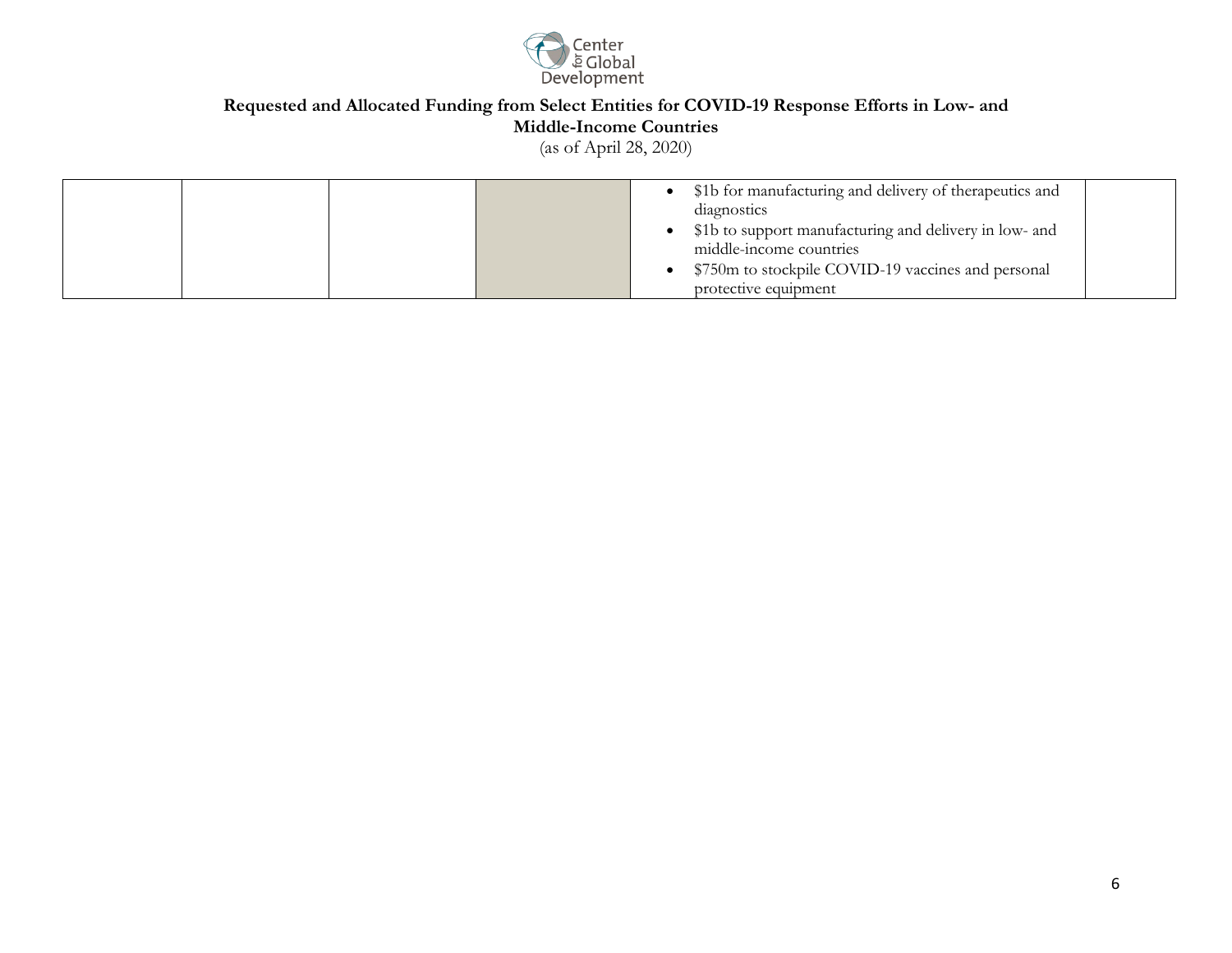

| <b>Select Multilateral Development Banks</b> |                                                                                         |                                                                                            |                                                                                            |                                                                                                                                                                                                                                                                                                                                                                                                                                                                                         |                      |  |
|----------------------------------------------|-----------------------------------------------------------------------------------------|--------------------------------------------------------------------------------------------|--------------------------------------------------------------------------------------------|-----------------------------------------------------------------------------------------------------------------------------------------------------------------------------------------------------------------------------------------------------------------------------------------------------------------------------------------------------------------------------------------------------------------------------------------------------------------------------------------|----------------------|--|
| Organization                                 | <b>Funding Appeal</b><br>to Address<br>COVID-19<br>(Estimated \$US<br><b>Millions</b> ) | <b>Amount Received</b><br>in Response to<br>Appeal<br>(Estimated \$US<br><b>Millions</b> ) | Pledged/Allocated<br>Amount to<br><b>Address COVID-</b><br>19 (Estimated \$US<br>Millions) | <b>Intended Uses</b>                                                                                                                                                                                                                                                                                                                                                                                                                                                                    | <b>Sources</b>       |  |
| African<br>Development<br>Bank               |                                                                                         |                                                                                            | 10,000                                                                                     | The COVID-19 Response Facility, which will provide up to \$10b<br>to governments and the private sector, entails:<br>\$5.5b for sovereign operations in AfDB countries<br>$\bullet$<br>\$3.1b for sovereign and regional operations under the<br>African Development Fund (concessional arm for fragile<br>countries)<br>\$1.35b for private sector operations<br>$\bullet$                                                                                                             | AfDB<br>(4/8)        |  |
| Asian<br>Development<br>Bank                 |                                                                                         |                                                                                            | 20,000                                                                                     | The package includes:<br>\$13.8b in additional resources for sovereign operations<br>\$4.1b in re-programmed and re-allocated resources for<br>sovereign operations<br>\$1.8b in re-programmed and re-allocated for non-<br>sovereign operations, including a supply chain financing<br>program and resources for micro, small, and medium-<br>sized enterprises<br>\$281m in savings and cancellations from portions of<br>existing projects<br>\$38.4m using existing grant resources | <b>ADB</b><br>(4/20) |  |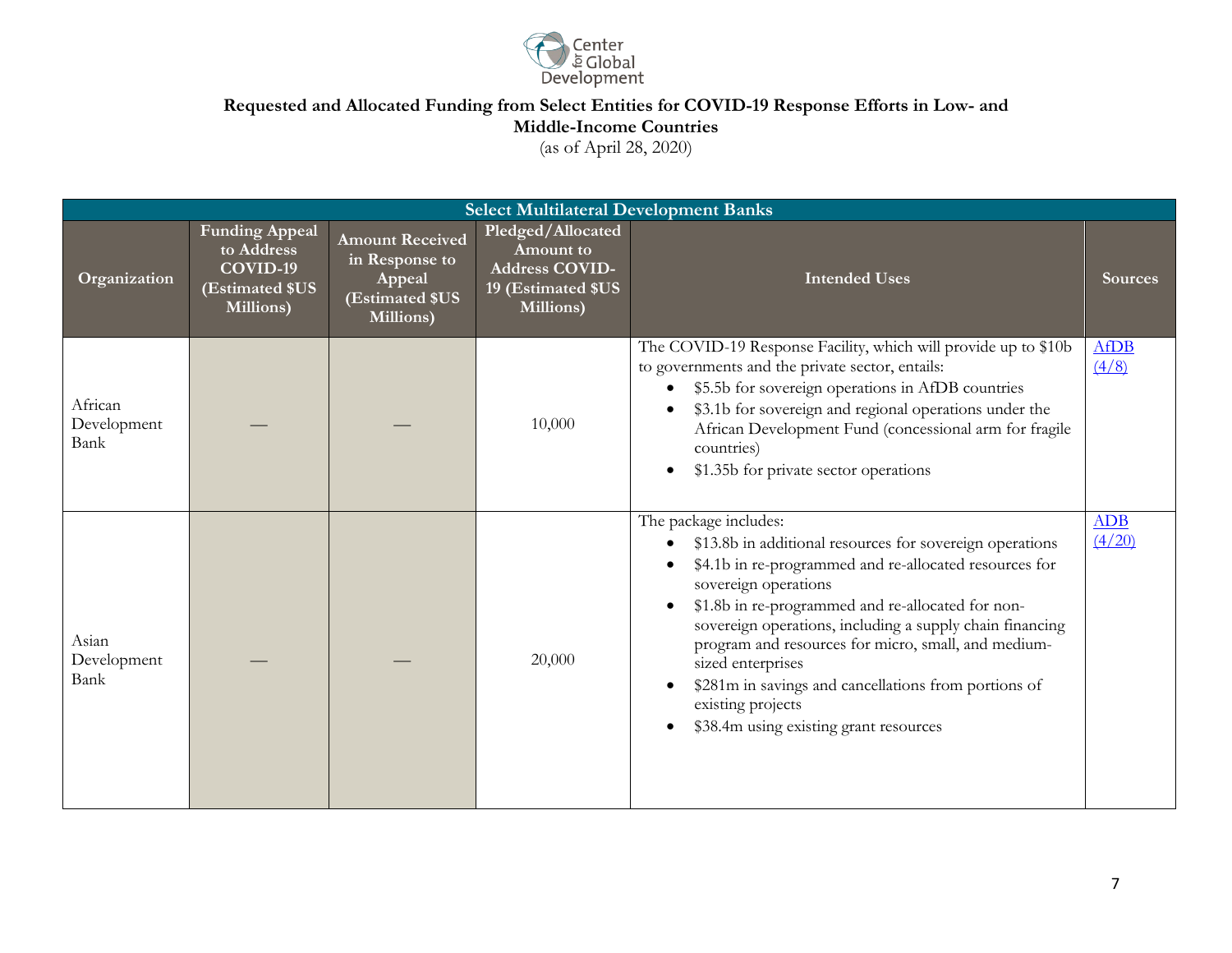

| Inter-American<br>Development<br>Bank |  | Approx. 18,350 | This comprises:<br>Up to \$12b for countries in 2020 to respond to the<br>health crisis and its consequences (this includes \$3.2b in<br>addition to the lending program initially stipulated for<br>2020<br>\$1.35b in potential resources governments can request to<br>be redirected from other sectors<br>\$5b from IDB Invest (private sector arm of IDB Group)                                                                     | <b>IADB</b><br>(3/26)                |
|---------------------------------------|--|----------------|------------------------------------------------------------------------------------------------------------------------------------------------------------------------------------------------------------------------------------------------------------------------------------------------------------------------------------------------------------------------------------------------------------------------------------------|--------------------------------------|
|                                       |  |                | Funds are targeted to four main areas:<br>Immediate public health response<br>Safety nets for vulnerable populations<br>Economic productivity and employment<br>Fiscal policies for the amelioration of economic impacts                                                                                                                                                                                                                 |                                      |
| International<br>Monetary Fund        |  | 100,000        | \$100b has been made available through the IMF's rapid-<br>disbursing emergency financing facilities for low-income and<br>emerging market countries.<br>The Catastrophe Containment and Relief Trust (CCRT) provides<br>grant-based debt service relief to eligible countries. The CCRT<br>has been underfunded and the IMF has launched a fundraising<br>exercise to be able to provide an estimated \$1b for the current<br>pandemic. | <b>IMF</b><br>(4/13);<br>IMF $(4/9)$ |
| Islamic<br>Development<br>Bank        |  | 2,300          | IsDB has contributed:<br>\$1.52b to its Strategic Preparedness and Response<br>$\bullet$<br>Programme<br>\$300m from International Islamic Trade finance<br>Corporation for trade finance<br>\$250m to the Islamic Corporation for the Development<br>of the Private Sector<br>\$150m from the Islamic Corporation for the Insurance<br>of Investment and Export Credit                                                                  | <b>IsDB</b><br>(4/4)                 |